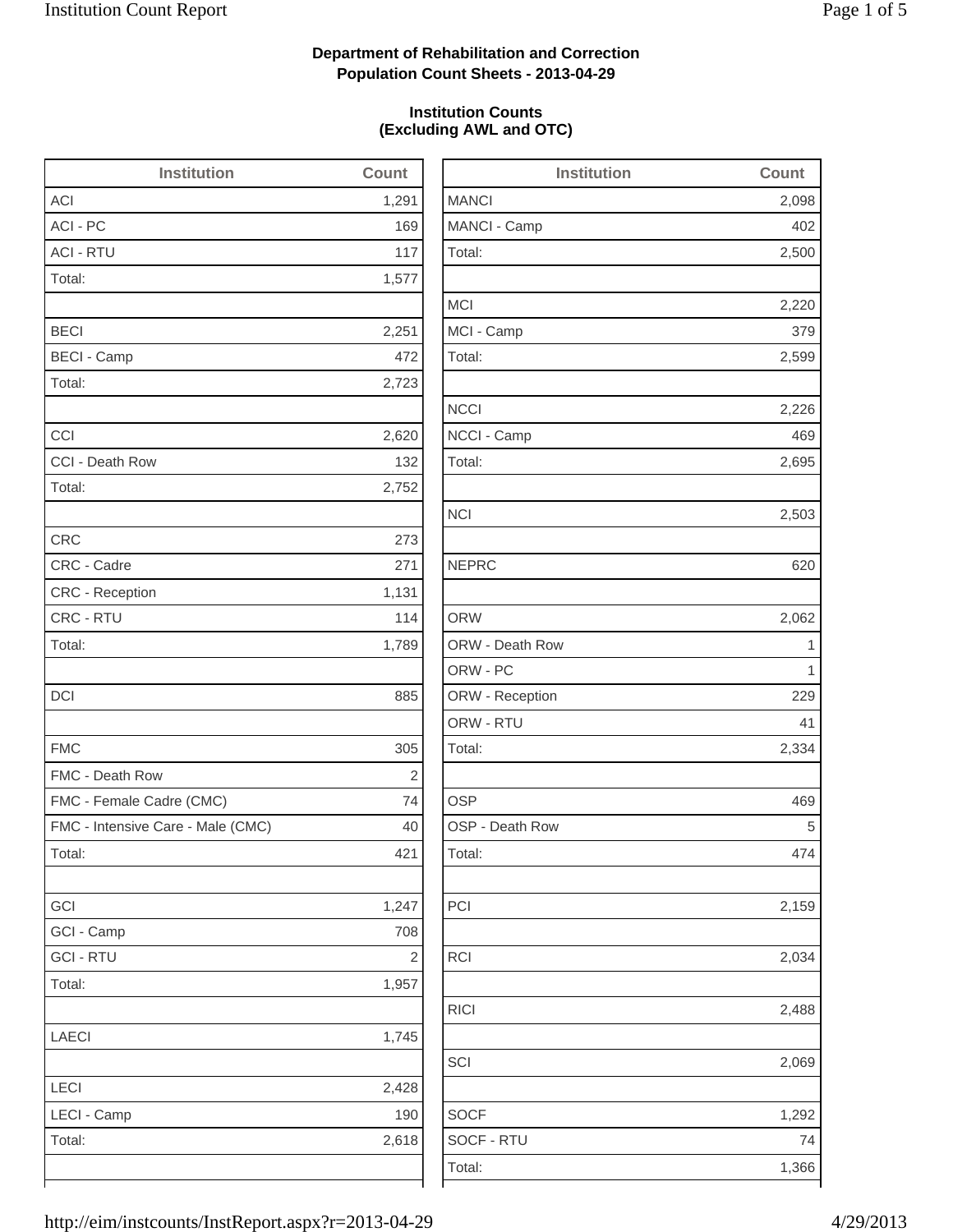### Institution Count Report Page 2 of 5

| LOCI                     | 2,294 |    |
|--------------------------|-------|----|
|                          |       | T) |
| <b>LORCI</b>             | 131   |    |
| <b>LORCI - Cadre</b>     | 249   | T( |
| <b>LORCI - Reception</b> | 1,038 |    |
| Total:                   | 1,418 | W  |
|                          |       | W  |
| <b>MACI</b>              | 980   | T) |
| MACI - Minimum           | 1,390 |    |

| LOCI                     | 2,294 |             |                          |        |
|--------------------------|-------|-------------|--------------------------|--------|
|                          |       | <b>TCI</b>  |                          | 1,060  |
| <b>LORCI</b>             | 131   |             |                          |        |
| <b>LORCI - Cadre</b>     | 249   | <b>TOCI</b> |                          | 1,255  |
| <b>LORCI - Reception</b> | 1,038 |             |                          |        |
| Total:                   | 1,418 | <b>WCI</b>  |                          | 1,367  |
|                          |       | WCI - RTU   |                          | 51     |
| <b>MACI</b>              | 980   | Total:      |                          | 1,418  |
| MACI - Minimum           | 1,390 |             |                          |        |
| MACI - Youth             | 32    |             | <b>Total Population:</b> | 50,155 |
| Total:                   | 2,402 |             |                          |        |

### **Male Population by Security Level (Include AWL and Exclude OTC)**

|                        | <b>Total Male</b><br>46,234 | 214        | 332      | 46,116       |
|------------------------|-----------------------------|------------|----------|--------------|
| <b>Total Death Row</b> | 140                         |            |          | 140          |
| <b>Total Levels 1</b>  | 14.067                      | 89         | 85       | 14,071       |
| <b>Total Levels 2</b>  | 17.806                      | 78         | 141      | 17.743       |
| Total Levels 3,4,5     | 14.221                      | 46         | 105      | 14,162       |
| <b>Security Level</b>  | <b>Body</b>                 | <b>AWL</b> | $(-OTC)$ | <b>Total</b> |
|                        |                             |            |          |              |

#### **Female Population by Institution (Include AWL and Exclude OTC)**

| <b>Institution</b>       |                          | <b>Body</b>    | <b>AWL</b>     | $(-OTC)$    | Total  |
|--------------------------|--------------------------|----------------|----------------|-------------|--------|
| <b>CRC</b>               |                          | $\overline{2}$ | 0              | 0           | 2      |
| <b>DCI</b>               |                          | 885            | 3              | 6           | 882    |
| <b>FMC</b>               |                          | $\overline{4}$ | 3              | $\mathbf 0$ | 7      |
| FMC - Female Cadre (CMC) |                          | 74             | $\overline{2}$ | $\mathbf 0$ | 76     |
| <b>NEPRC</b>             |                          | 620            | 6              | $\Omega$    | 626    |
| <b>ORW</b>               |                          | 2,062          | 13             | 21          | 2,054  |
| <b>ORW - Death Row</b>   |                          | 1              | 0              | $\mathbf 0$ |        |
| ORW - PC                 |                          |                | $\overline{0}$ | $\Omega$    |        |
| ORW - Reception          |                          | 229            | 1              |             | 229    |
| ORW - RTU                |                          | 41             | 0              | $\mathbf 0$ | 41     |
|                          | <b>Total Female</b>      | 3,919          | 28             | 28          | 3,919  |
|                          | <b>Total Population:</b> | 50,153         | 242            | 360         | 50,035 |

#### **Male Population by Institution: Security Levels 3, 4, 5 (Include AWL and Exclude OTC)**

| \''''''''''''''''''' Exvitut -''''' |             |            |          |              |  |
|-------------------------------------|-------------|------------|----------|--------------|--|
| Institution                         | <b>Body</b> | <b>AWL</b> | $(-OTC)$ | <b>Total</b> |  |
| ACI                                 | 34          |            |          | 34           |  |
| ACI - PC                            | 93          |            |          | 93           |  |
| <b>BECI</b>                         | 33          |            |          | 33           |  |
|                                     |             |            |          |              |  |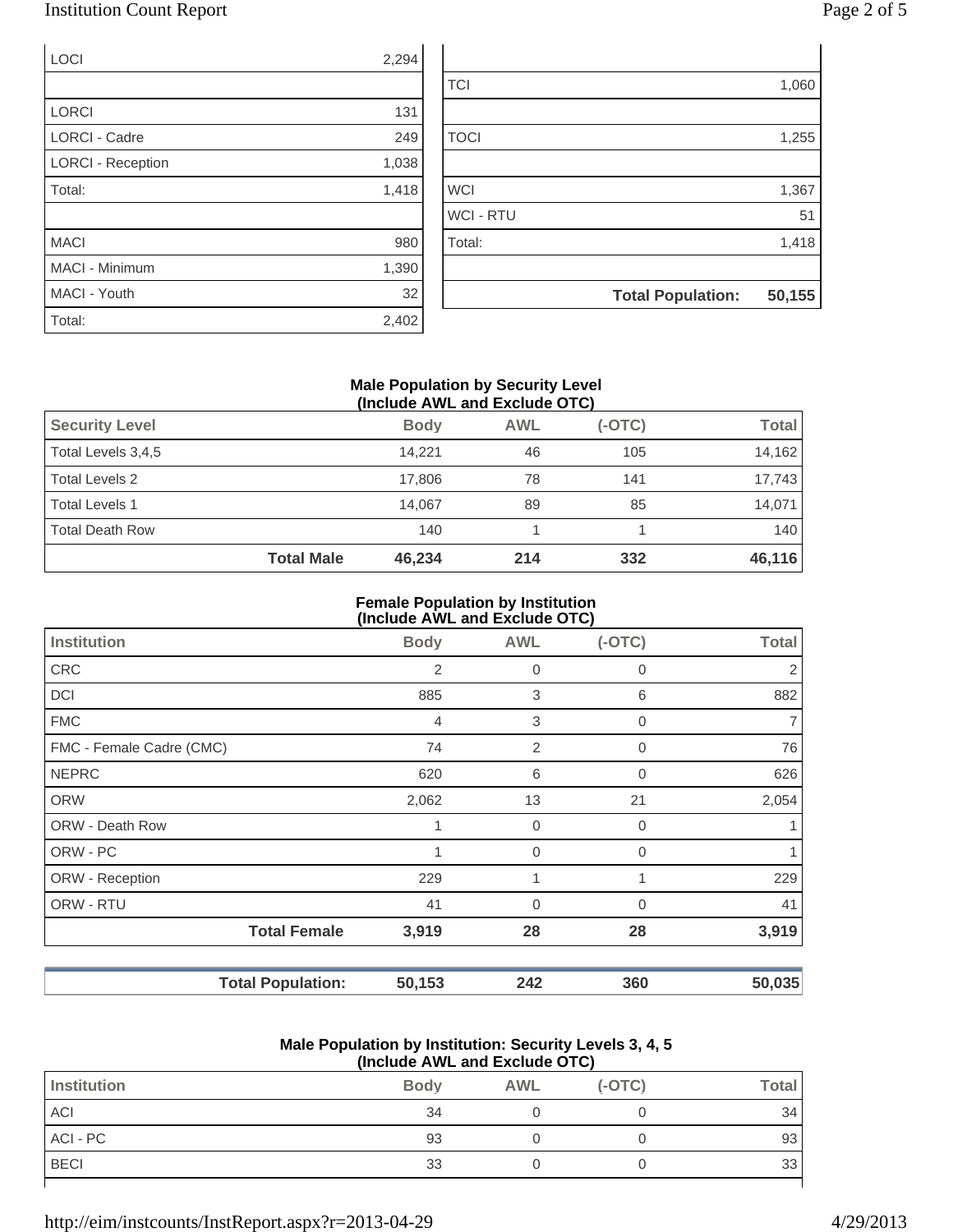## Institution Count Report Page 3 of 5

| CCI                               |                      | 15          | $\mathbf{1}$              | 1                   | 15                |
|-----------------------------------|----------------------|-------------|---------------------------|---------------------|-------------------|
| CCI - Death Row                   |                      | 4           | $\mathbf 0$               | $\mathsf{O}\xspace$ | $\overline{4}$    |
| CRC                               |                      | 133         | $\mathbf 0$               | 11                  | 122               |
| CRC - Cadre                       |                      | 229         | $\mathbf 0$               | $\mathbf 0$         | 229               |
| CRC - Reception                   |                      | 633         | $\,$ 3 $\,$               | 5                   | 631               |
| CRC - RTU                         |                      | 92          | $\mathbf 0$               | $\mathsf{O}\xspace$ | 92                |
| <b>FMC</b>                        |                      | 13          | $\mathbf 0$               | $\mathsf{O}\xspace$ | 13                |
| FMC - Intensive Care - Male (CMC) |                      | $\mathsf 9$ | $\mathbf 0$               | $\mathbf 0$         | $\boldsymbol{9}$  |
| GCI                               |                      | 10          | $\mathbf 0$               | $\mathbf{1}$        | $\boldsymbol{9}$  |
| LAECI                             |                      | 15          | $\overline{7}$            | $\mathsf{O}\xspace$ | 22                |
| LECI                              |                      | 2,319       | $\,$ 3 $\,$               | 14                  | 2,308             |
| LOCI                              |                      | 17          | $\mathbf 0$               | $\mathbf 0$         | 17                |
| LORCI                             |                      | 70          | 5                         | 25                  | 50                |
| <b>LORCI - Cadre</b>              |                      | 240         | $\mathbf 0$               | $\,0\,$             | 240               |
| <b>LORCI - Reception</b>          |                      | 629         | $\mathbf 1$               | $\mathsf{O}\xspace$ | 630               |
| <b>MACI</b>                       |                      | 47          | $\mathbf 0$               | $\mathsf{O}\xspace$ | 47                |
| MACI - Youth                      |                      | 17          | $\mathbf 0$               | $\mathbf{1}$        | 16                |
| <b>MANCI</b>                      |                      | 2,009       | 5                         | 11                  | 2,003             |
| <b>MCI</b>                        |                      | 16          | $\mathbf 0$               | $\,0\,$             | 16                |
| <b>NCCI</b>                       |                      | 39          | $\mathsf 0$               | $\mathsf{O}\xspace$ | 39                |
| NCCI - Camp                       |                      | 1           | $\mathsf 0$               | $\mathsf{O}\xspace$ | $\mathbf{1}$      |
| <b>NCI</b>                        |                      | 36          | $\mathbf 0$               | $\mathsf{O}\xspace$ | 36                |
| <b>OSP</b>                        |                      | 469         | $\mathsf{O}\xspace$       | $\,$ 3 $\,$         | 466               |
| PCI                               |                      | 58          | $\mathsf 0$               | $\mathbf 0$         | 58                |
| <b>RCI</b>                        |                      | 1,978       | $\overline{4}$            | 12                  | 1,970             |
| <b>RICI</b>                       |                      | 28          | $\mathbf 0$               | $\mathbf{1}$        | 27                |
| $\ensuremath{\mathsf{SCI}}$       |                      | 21          | $\mathbf{1}$              | $\mathsf{O}\xspace$ | $22 \overline{)}$ |
| SOCF                              |                      | 1,292       | $\overline{4}$            | 5                   | 1,291             |
| SOCF - RTU                        |                      | 74          | $\mathsf{O}\xspace$       | $\mathsf{O}\xspace$ | 74                |
| <b>TCI</b>                        |                      | 1,006       | $\ensuremath{\mathsf{3}}$ | $\overline{4}$      | 1,005             |
| <b>TOCI</b>                       |                      | 1,202       | $\,$ 5 $\,$               | $\,$ 3 $\,$         | 1,204             |
| WCI                               |                      | 1,289       | $\overline{4}$            | $\,8\,$             | 1,285             |
| WCI - RTU                         |                      | 51          | $\mathsf{O}\xspace$       | $\mathsf{O}\xspace$ | 51                |
|                                   | Total Levels 3, 4, 5 | 14,221      | 46                        | 105                 | 14,162            |

#### **Male Population by Institution: Security Level 2 (Include AWL and Exclude OTC)**

| Institution      | <b>Body</b> | <b>AWL</b> | $(-OTC)$ | <b>Total</b> |  |  |
|------------------|-------------|------------|----------|--------------|--|--|
| ACI              | 639         | 4          |          | 642          |  |  |
| ACI - PC         | 55          |            |          | 55           |  |  |
| <b>ACI - RTU</b> | 78          |            |          | 78           |  |  |
| <b>BECI</b>      | 1,599       | 10         | 13       | 1,596        |  |  |
| BECI - Camp      |             |            |          | 3            |  |  |
|                  |             |            |          |              |  |  |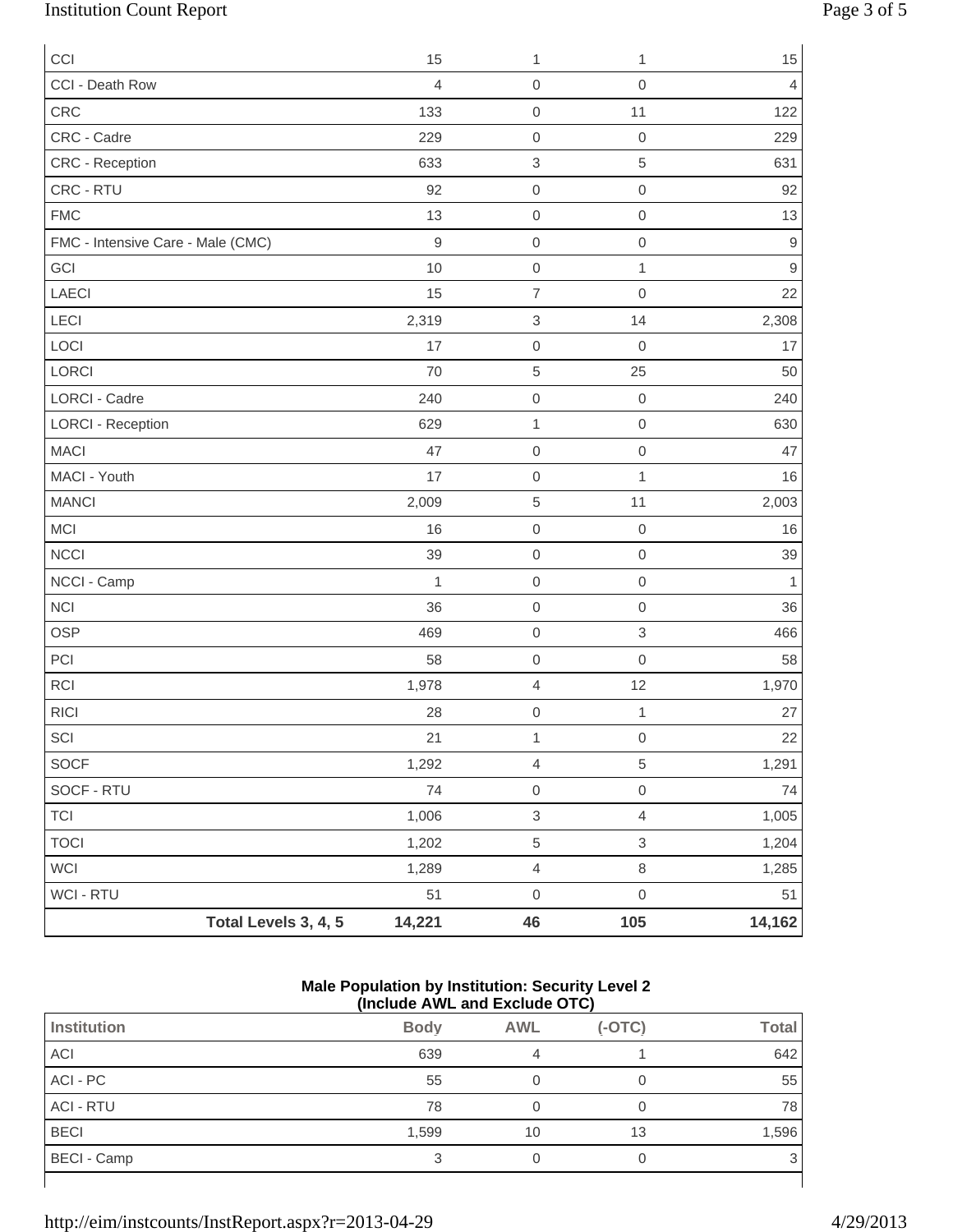## Institution Count Report Page 4 of 5

| CCI                               |                      | 1,938          | $\,6\,$                   | 12               | 1,932          |
|-----------------------------------|----------------------|----------------|---------------------------|------------------|----------------|
| CRC                               |                      | 93             | $\mathbf{1}$              | $\overline{4}$   | 90             |
| CRC - Cadre                       |                      | 32             | $\mathbf 0$               | $\mathbf 0$      | 32             |
| CRC - Reception                   |                      | 287            | $\mathbf{1}$              | 6                | 282            |
| CRC - RTU                         |                      | 17             | $\boldsymbol{0}$          | $\mathbf 0$      | 17             |
| <b>FMC</b>                        |                      | 25             | $\boldsymbol{0}$          | $\mathbf 0$      | 25             |
| FMC - Intensive Care - Male (CMC) |                      | 17             | $\boldsymbol{0}$          | $\mathbf 0$      | 17             |
| GCI                               |                      | 809            | $\,$ 3 $\,$               | 6                | 806            |
| GCI - Camp                        |                      | 1              | $\boldsymbol{0}$          | $\mathbf 0$      | 1              |
| LAECI                             |                      | 1,384          | $10$                      | 14               | 1,380          |
| LECI                              |                      | 100            | $\mbox{O}$                | $\mathbf 0$      | 100            |
| LOCI                              |                      | 1,333          | $\,6$                     | 10               | 1,329          |
| LORCI                             |                      | 37             | $\ensuremath{\mathsf{3}}$ | 11               | 29             |
| <b>LORCI - Cadre</b>              |                      | $\sqrt{5}$     | $\boldsymbol{0}$          | $\boldsymbol{0}$ | $\sqrt{5}$     |
| <b>LORCI - Reception</b>          |                      | 200            | $\mbox{O}$                | $\mathbf 0$      | 200            |
| <b>MACI</b>                       |                      | 933            | $\mathbf 1$               | $\overline{4}$   | 930            |
| MACI - Youth                      |                      | 15             | $\mathbf{1}$              | $\mathbf 0$      | 16             |
| <b>MANCI</b>                      |                      | 82             | $\mbox{O}$                | $\mbox{O}$       | 82             |
| MANCI - Camp                      |                      | $\overline{2}$ | $\boldsymbol{0}$          | $\mathbf 0$      | $\overline{c}$ |
| MCI                               |                      | 1,889          | $\hbox{9}$                | 16               | 1,882          |
| MCI - Camp                        |                      | $\mathbf{1}$   | $\mbox{O}$                | $\boldsymbol{0}$ | $\mathbf{1}$   |
| <b>NCCI</b>                       |                      | 1,351          | $\ensuremath{\mathsf{3}}$ | $\overline{9}$   | 1,345          |
| NCCI - Camp                       |                      | $\mathbf{1}$   | $\mbox{O}$                | $\mbox{O}$       | 1              |
| <b>NCI</b>                        |                      | 1,928          | $\,8\,$                   | 17               | 1,919          |
| PCI                               |                      | 912            | $\,8\,$                   | $\sqrt{2}$       | 918            |
| <b>RCI</b>                        |                      | 56             | $\mbox{O}$                | $\mathbf 0$      | 56             |
| RICI                              |                      | 573            | $\sqrt{2}$                | 5                | 570            |
| SCI                               |                      | 1,232          | $\sqrt{2}$                | $10$             | 1,224          |
| <b>TCI</b>                        |                      | 49             | $\mathsf{O}\xspace$       | $\mathbf 0$      | 49             |
| <b>TOCI</b>                       |                      | 53             | $\mathsf{O}\xspace$       | $\mathbf{1}$     | 52             |
| WCI                               |                      | $77\,$         | $\mbox{O}$                | $\mbox{O}$       | 77             |
|                                   | <b>Total Level 2</b> | 17,806         | 78                        | 141              | 17,743         |

#### **Male Population by Institution: Security Level 1 (Include AWL and Exclude OTC)**

|                    |             | .              |          |              |
|--------------------|-------------|----------------|----------|--------------|
| Institution        | <b>Body</b> | <b>AWL</b>     | $(-OTC)$ | <b>Total</b> |
| ACI                | 618         | 5              |          | 623          |
| ACI - PC           | 21          |                | 0        | 22           |
| <b>ACI - RTU</b>   | 39          | $\overline{0}$ | 0        | 39           |
| <b>BECI</b>        | 618         | 13             |          | 624          |
| <b>BECI</b> - Camp | 469         | 0              |          | 468          |
| CCI                | 667         | 3              |          | 669          |
| CRC                | 45          |                | 3        | 43           |
|                    |             |                |          |              |